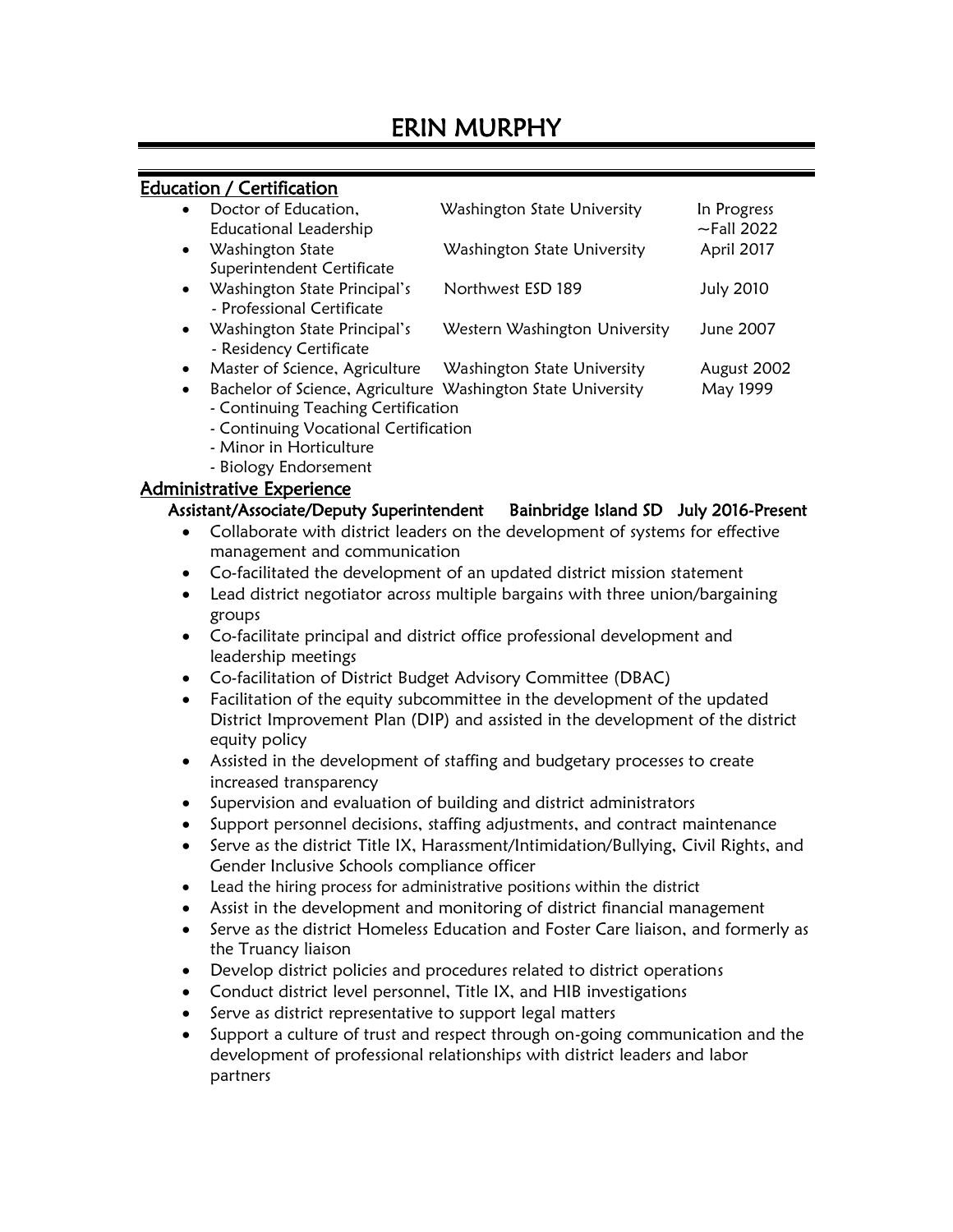• Co-facilitate the development of district enrollment and staffing projections/processes

### •

### Principal Alderwood Middle School July 2011-June 2016

- Collaborated in the planning and facilitation of staff meetings, department meetings, and professional development day activities
- Co-facilitated the 1:1 Chromebook secondary pilot for the Edmonds School District
- Co-developed the AMS School Improvement Plans (SIP) and monitored the progress of these goals across each school year
- Collaborated on the continued development of Professional Learning Communities (PLCs) at AMS
- Researched and implemented additional academic supports for struggling students i.e. Math Support, Mustang Success
- Screened, hired, supervised and evaluated certificated and classified staff and worked with individuals on the development and assessment of goals
- Facilitated the Building Administrator Team, Building Steering team, Climate Committee, Student Assistance Team, and Instructional Council
- Administrator in charge of Special Education and administered building 504 plans; led plan meetings, oversaw twice yearly progress monitoring forms, monitored compliance
- Led the determination of staff allocation, departmental teaching lines, and creation of the building master schedule
- Member of AMS Capital Projects Steering Team this is our District group the meets with the architects to discuss and plan for all aspects for our new building.
- Worked collaboratively with students, staff, and families in addressing student needs and behaviors

# Assistant Principal Mountlake Terrace High School July 2007-June 2011

- Administrator in charge of the science and math departments (07-11) and lead administrator of the Renaissance and Discovery small schools (07-08)
- Collaborated in the development and implementation of Professional Learning Communities (PLCs) at MTHS
- Researched and implemented Algebra Support and ALEKs math programs to assist struggling math students
- Administrator in charge of overseeing ASB and athletics and worked with ASB to support RSVP discussions
- Researched and implemented the SPIRIT program, and met bi-monthly with MTHS SPIRIT council to promote cultural awareness and understanding
- Assisted in the formation of the MTHS PTSA
- Co-developed and implemented the MTHS Advisor/Coach handbook and co-led the training of all building advisors and coaches on this information
- Wrote, implemented, and analyzed data for our annual student survey
- Formed and collaborated with our Advisory committee to plan and implement a school-wide Advisory curriculum/program
- Administered state assessments (WASL and HSPE) and organized and oversaw our math Collection of Evidence (COE) program
- Supported website management, parent newsletter, building calendar and event supervision

# Administrative Internship Poulsbo Junior High July 2006 – June 2007

• Developed and led a training for all secondary science teachers and served on the District science adoption committee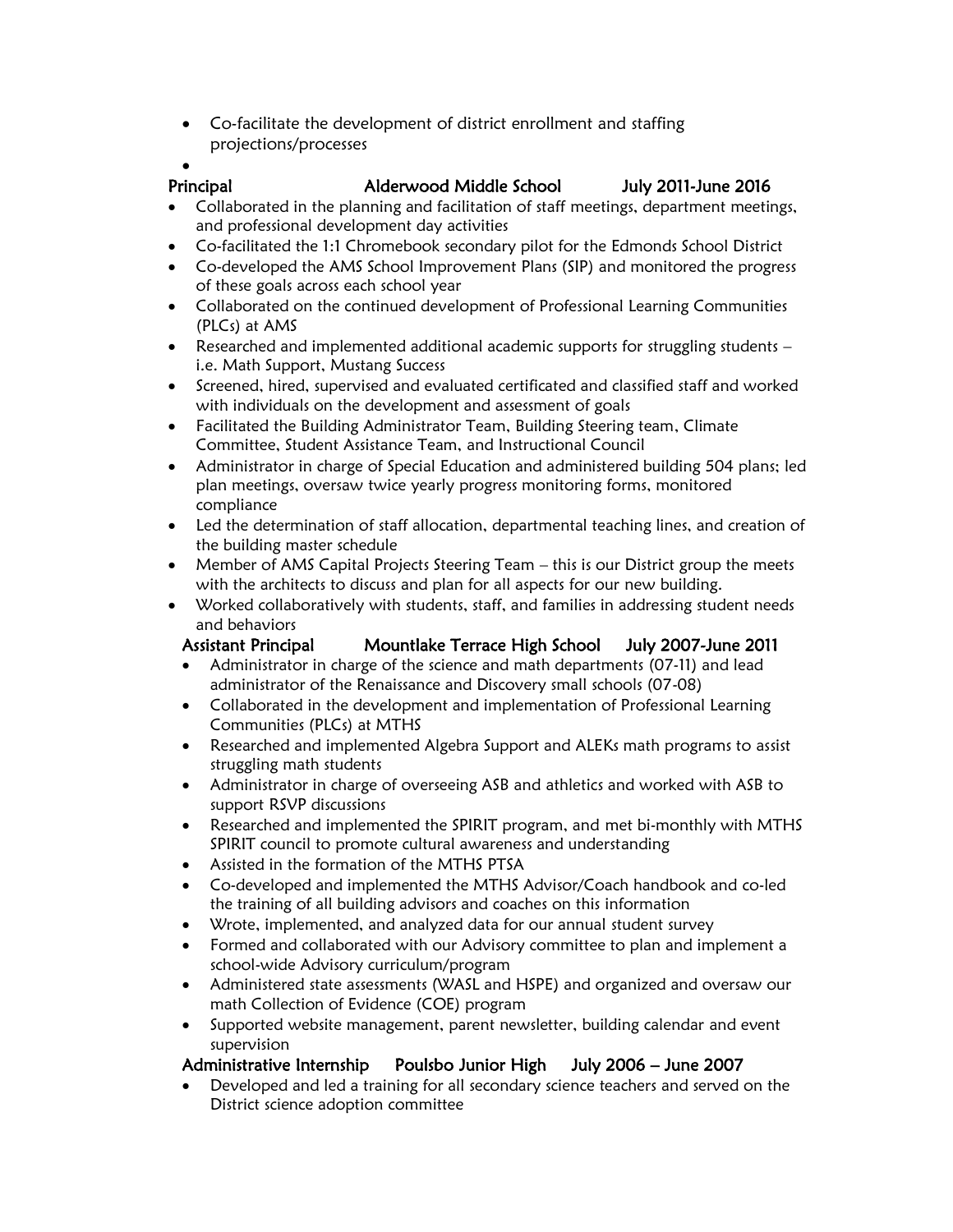- Participated in collaborative decision making on our building leadership team and monitoring of our Student Learning Improvement Plan
- Fostered a culture of empathy by working with the Leadership students and ASB to provide a school-wide empathy assembly and national Mix-It-Up at Lunch Day
- Co-facilitated presentation to school staff based on Dr. Marilyn Simpson's Improving Instructional Practices (IIP) program

## Athletic Director Poulsbo Junior High July 2006 – June 2007

- Oversaw the building athletics budget and maintained records of all coaching hours, and First Aid/CPR certification
- Observed and shared prepared written evaluations during exit conferences with all head coaches, and reviewed the evaluations of assistant coaches
- Facilitated meetings of the newly formed West Sound Middle School League
- Led coaching meetings at the beginning of each sports season where district and WIAA regulations, building protocol, and ASB finance laws were discussed

## Other Leadership Experience

# Bainbridge Island School District **Annual School School School School** Buly 2016-Present

- Creation and facilitation of district new administrator support program
- Co-facilitated the district response to the COVID-19 pandemic
- Serve as a medium-sized school district representative on the board of directors of the Washington School Risk Management Pool
- Member of the OESD Regional Level 2 threat assessment team and development and implementation of district threat assessment process
- Development of district staffing analysis process
- Adoption and development of "Citizen's Guide to the Budget" to create transparency to the district budget
- Support the development and implementation of the district choice transfer process
- Creation and maintenance of updated district policies and procedures
- Support positive and proactive problem solving through on-going labor management meetings
- Facilitate annual review of program proportionality related to discipline and Title IX athletics
- Serve as liaison to Bainbridge Island police department and regional Handle with Care program

# Edmonds School District Alderwood Middle School July 2011 – June 2016

- Facilitated the Subcommittee on Time to evaluate the need for administrative support with the implementation of TPEP Oct. 2012 – February 2013
- Served as a member of the District Bargaining Team for bargaining with the Edmonds Education Association from 2012 to 2016
- Member of the District TPEP committee from 2011-2014
- Served as a mentor principal for three new middle school principals and one new high school assistant principal as part of the District New Principal Mentor Program
- Edmonds School District representative on the University of Washington Teacher Education Program Professional Education Advisory Board (PEAB)
- Administrator representative on the District Math and Science Learning and Leading Teams, District Math Support committee, and high school math adoption committee
- Co-facilitated the district committee evaluating the process and procedures for Section 504 Health plans